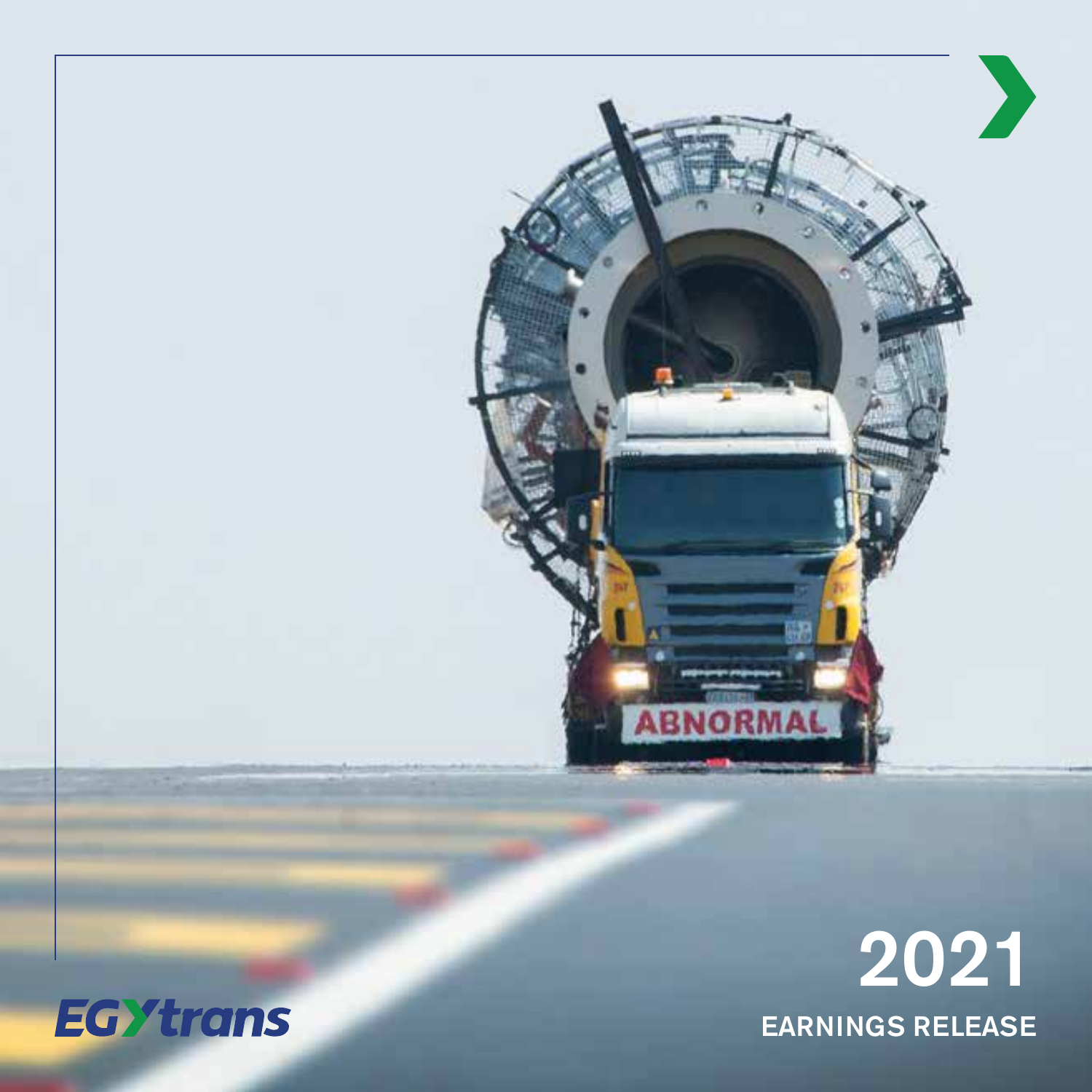# EGYTRANS [ETRS.CA; ETRS EY EQUITY] **POSTS RECORD 35% GROWTH IN** REVENUES Y-O-Y.

# **KEY HIGHLIGHTS CONSOLIDATED 2021**

- **Revenues** increased by 35.8% Y-o-Y to EGP 293 million
- $\bullet$  Costs increased by 37.3% to EGP 218 million
- SG&A increased by 28.2% to EGP 52 million
- **EBIT** appreciated by 40.8% to EGP 22.7 million
- **Investment Income** grew a strong 470% to EGP 9.4 million
- **Interest Income** decreased 42.9% to EGP 2.3 million
- **Taxes** reached EGP 6.4 million from EGP 6.3 million
- **Net Profits** shot up by 40% to EGP 18.2 million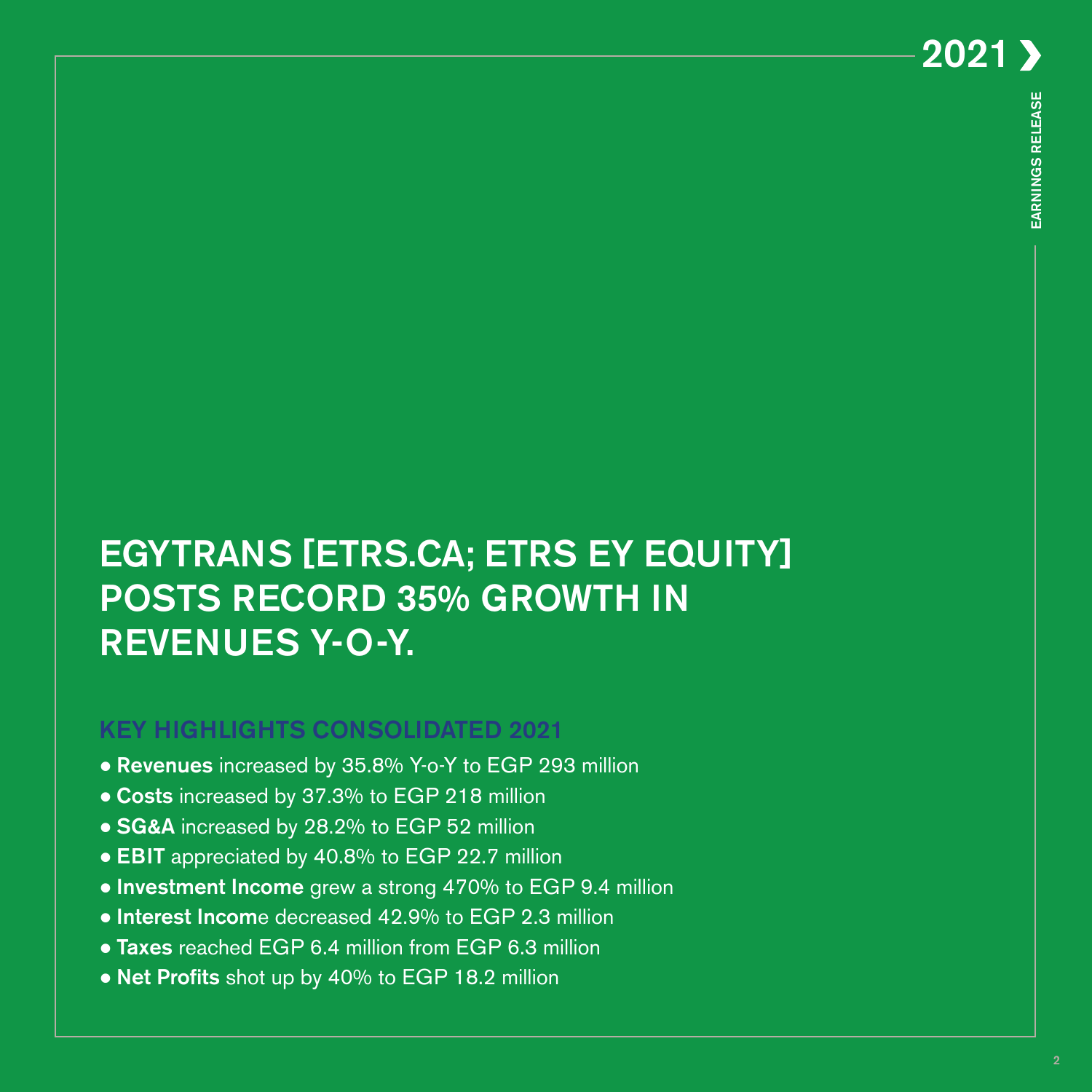

## **CONSOLIDATED FINANCIALS REVIEW**

Revenues for 2021, reached EGP 293 million, representing a jump of 35.8% Y-o-Y. As a result, net profits after taxes for the year increased by almost 40%, reaching EGP 18.2 million up from EGP 13 million, registering a net profit margin of 6.2% vis-a-vis a margin of 6% in 2020. This incline in Net Profits was marginally improved by our continued emphasis on cost and expansion opportunities, in addition to improved performance in

2021 in core business areas such as Logistics & Land Transportation. Meanwhile group net operating profit margin showed a slight incline from 7.5% recorded in 2020 reaching 7.7% in 2021. SG&A/revenues ratio dropped from 19% to 17.9% although we witnessed an increase in cost/revenues ratio from 73.6% in 2020 to 74.4% in 2021.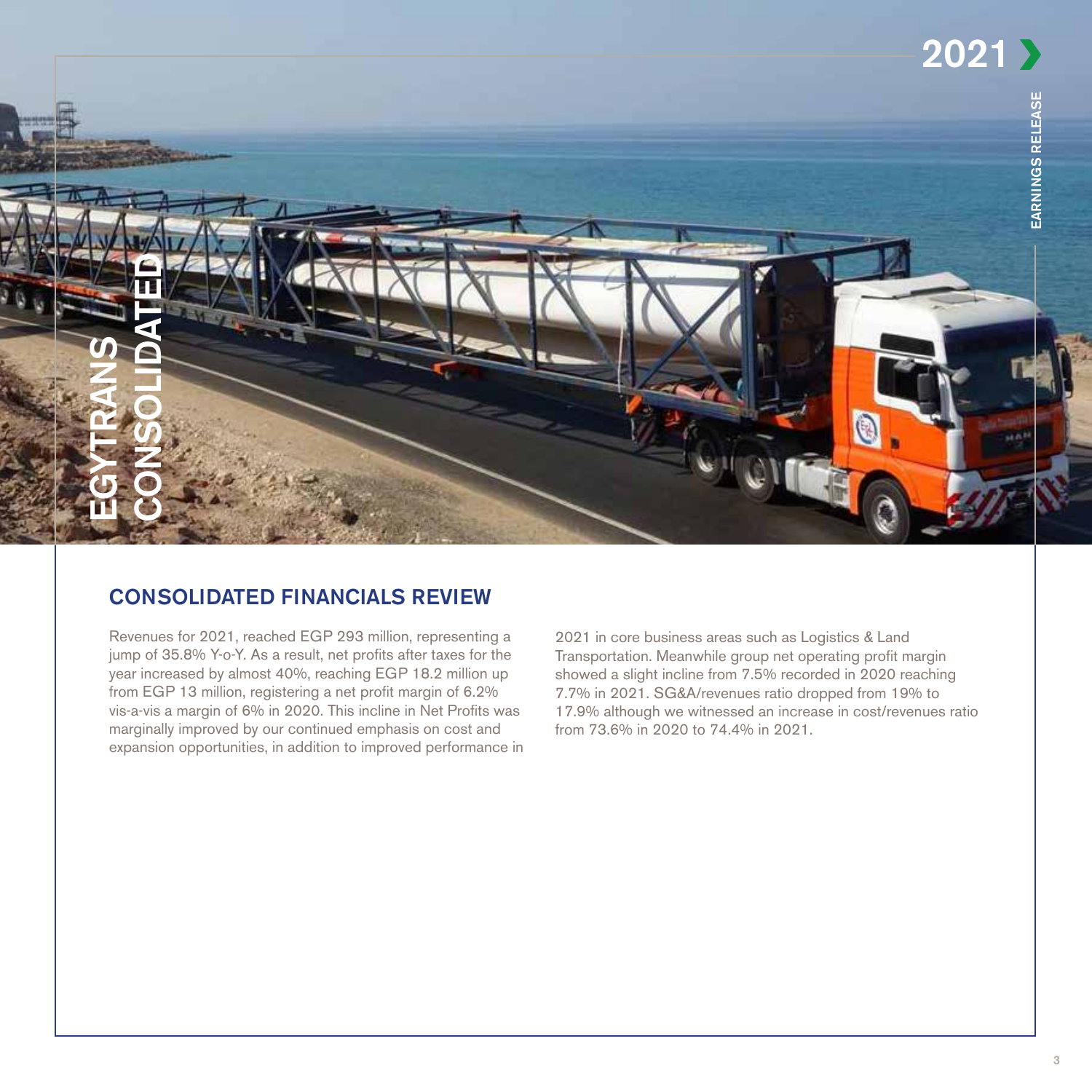2021



## **OPERATIONAL REVIEW**

The quarter saw improvements in revenues and cost/revenues ratio for regular business compared to 2020 in spite of the continued disruption and multiple negative influences on the supply chain ecosystem. The global situation of the logistics and transport market in 2021 continued to impact operations and, as noted in our previous reports, the knock-on effects of the pandemic are continuing to impact the global shipping market, with a shortage of containers coupled with a rebound in demand for goods driving freight costs to unprecedented levels. Cost of shipping in our region has increased by 437 percent with double the lead times, increasing the need for strong Customer Relationship Management to offset the negative impact of erratic pricing and delays.

Over the past year Egytrans has worked extensively on fortifying our marketing and sales capability following the continued expansion of our product service offering in line with our strategic intent over the last two years. This effort was in some regard

impacted by the negative trade and business environment brought about by the pandemic. In spite of this, we have begun to show continued improvement, albeit masked by the negative impact of the pandemic. In terms of marketing, we have revamped all our websites and will be launching them in 2022. In addition, we have committed to a presence in important exhibitions and trade functions in targeted sectors along with focused efforts in onboarding new sales personnel. The combined effects of those activities are reflected in the increased SG&A which we believe will be ameliorated over the long term. During Q4, the significant development on customer facing and business development fronts with increased marketing effort have resulted in a number of new customer acquisitions as well as expanded business from inhouse customers with new volume agreements reflected in our top line performance for this quarter.

Profitability ratios for project logistics continue to witness a decline as a result of competition on new projects pushing prices and therefore margins down.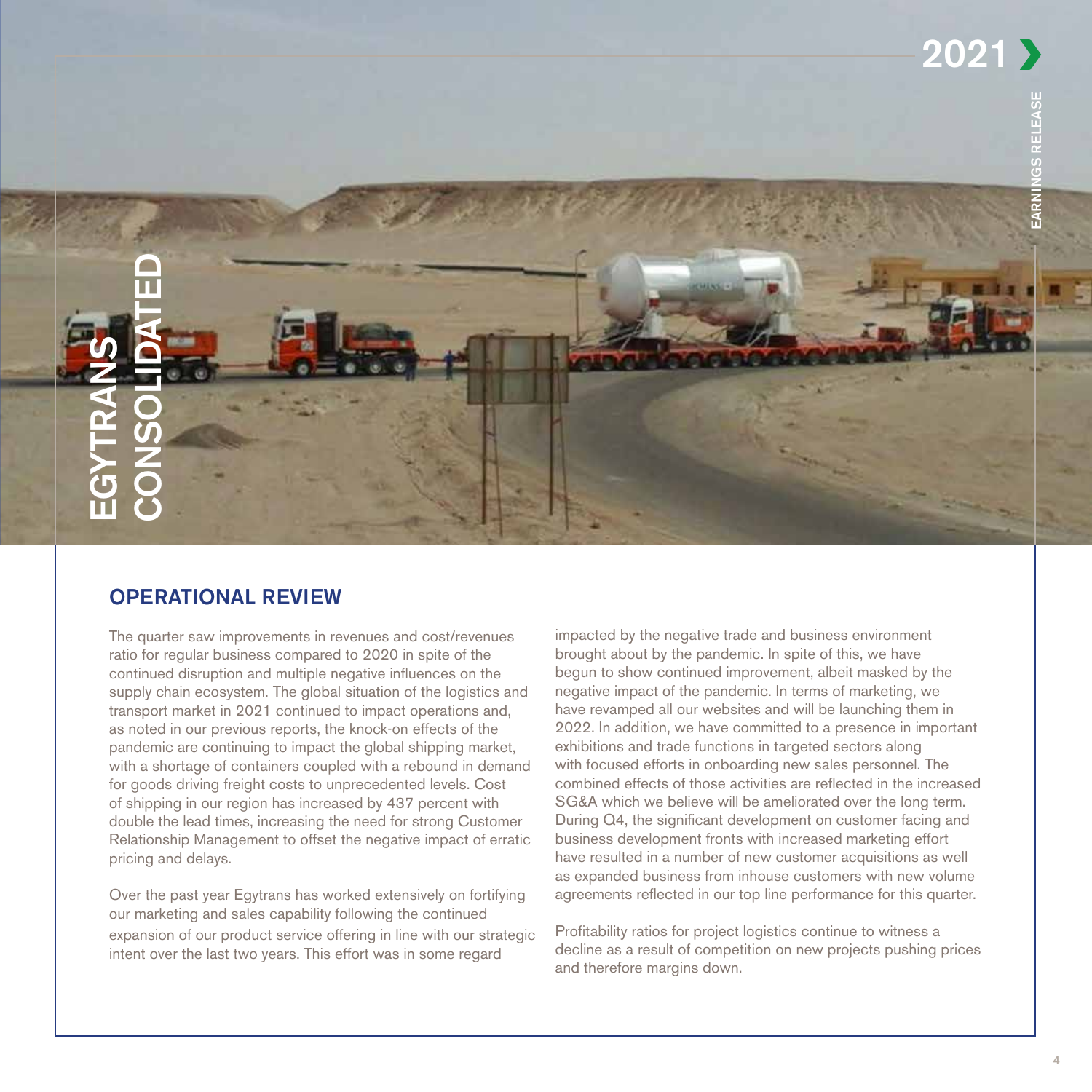2021

I/S Figures In EGP 3 Selected B/S Figures in EGP

I/S Figures In EGP

Selected B/S Figures in EGP



## **CONSOLIDATED FINANCIALS REVIEW**

| Item                               | 2020        | 2021        | Growth   |
|------------------------------------|-------------|-------------|----------|
| Net Fixed Assets                   | 123,743,926 | 122,768,276 | $-0.8%$  |
| Accounts Receivable                | 70.510.057  | 72.328.207  | 2.6%     |
| Other Debtors                      | 41.164.026  | 46.582.699  | 13.2%    |
| <b>Projects Under Construction</b> | 3,171,125   | 42,746,656  | 1248%    |
| Cash                               | 108,569,228 | 41,098,953  | $-62.1%$ |
| <b>Total Assets</b>                | 356,260,886 | 348,751,258 | $-2.1%$  |
| <b>Accounts Payable</b>            | 12.404.178  | 23.166.608  | 86.8%    |
| Other Creditors                    | 62,626,029  | 27.832.739  | $-55.6%$ |
| <b>CPITD</b>                       | 777,934     | 2,692,968   | 246.2%   |
| ITD.                               | 168.593     | 3.802.058   | 2155.2%  |
| <b>Total Liabilities</b>           | 102,705,381 | 107.423.968 | 4.6%     |
| <b>Total Shareholders' Equity</b>  | 253,555,505 | 241.327.290 | $-4.8%$  |
|                                    |             |             |          |

| Item                                                     | 4020           | 4021           | Change<br>YoY |
|----------------------------------------------------------|----------------|----------------|---------------|
| Revenues                                                 | 66,630,833     | 92,873,111     | 39.4%         |
| Costs                                                    | (47, 647, 568) | (68,736,691)   | 44.3%         |
| <b>Gross Profit</b>                                      | 18,983,265     | 24,136,420     | 27.1%         |
| SG&A                                                     | (12, 105, 112) | (12, 476, 904) | 3.1%          |
| <b>EBIT (Net Operating Profit)</b>                       | 6,878,153      | 11,659,516     | 69.5%         |
| Investment Income                                        | $\circ$        | 2,478,368      | n/m           |
| Interest Income                                          | 1,176,016      | 659,298        | $-43.9%$      |
| Interest Expense                                         | (53.441)       | (971, 984)     | 1718.8%       |
| FX Gain/Loss                                             | 420,644        | (304,005)      | n/a           |
| <b>Sundry Expense</b>                                    | (6,895,229)    | (9,319,362)    | 35.2%         |
| Sundry Income                                            | 1,187,396      | 4,588,503      | 286.4%        |
| Net Profit Before Taxes                                  | 2,713,539      | 8,790,334      | 223.9%        |
| <b>Taxes</b>                                             | (1,728,828)    | (1,356,936)    | $-21.5%$      |
| <b>Net Profit After Taxes</b>                            | 984,711        | 7,433,398      | 654.9%        |
| Minority Interest                                        | 55             | (397)          | n/a           |
| <b>Net Profit After Taxes &amp; Minority</b><br>Interest | 984,766        | 7,433,001      | 654.8%        |

| ltem                                                     | 2020          | 2021            | Change<br>YoY |
|----------------------------------------------------------|---------------|-----------------|---------------|
| Revenues                                                 | 216,065,096   | 293,515,840     | 35.8%         |
| Costs                                                    | (158,990,994) | (218, 311, 044) | 37.3%         |
| <b>Gross Profit</b>                                      | 57,074,102    | 75,204,796      | 31.8%         |
| SG&A                                                     | (40,953,740)  | (52, 510, 531)  | 28.2%         |
| <b>EBIT (Net Operating Profit)</b>                       | 16,120,362    | 22,694,265      | 40.8%         |
| Investment Income                                        | 1,653,251     | 9,425,871       | 470.1%        |
| Interest Income                                          | 4,165,138     | 2,380,138       | $-42.9%$      |
| Interest Expense                                         | (189, 501)    | (1,580,927)     | 734.3%        |
| FX Gain/Loss                                             | (291, 597)    | (304,005)       | 4.3%          |
| <b>Sundry Expense</b>                                    | (7,347,425)   | (9,772,774)     | 33.0%         |
| Sundry Income                                            | 5,303,127     | 1,900,355       | $-64.2%$      |
| Net Profit Before Taxes                                  | 19,413,355    | 24,742,923      | 27.5%         |
| Taxes                                                    | (6,351,039)   | (6,468,357)     | 1.8%          |
| <b>Net Profit After Taxes</b>                            | 13,062,316    | 18,274,566      | 39.9%         |
| Minority Interest                                        | (852)         | (1,303)         | 52.9%         |
| <b>Net Profit After Taxes &amp; Minority</b><br>Interest | 13,061,464    | 18,273,263      | 39.9%         |
| <b>EPS</b>                                               | 0.42          | 0.59            | 39.9%         |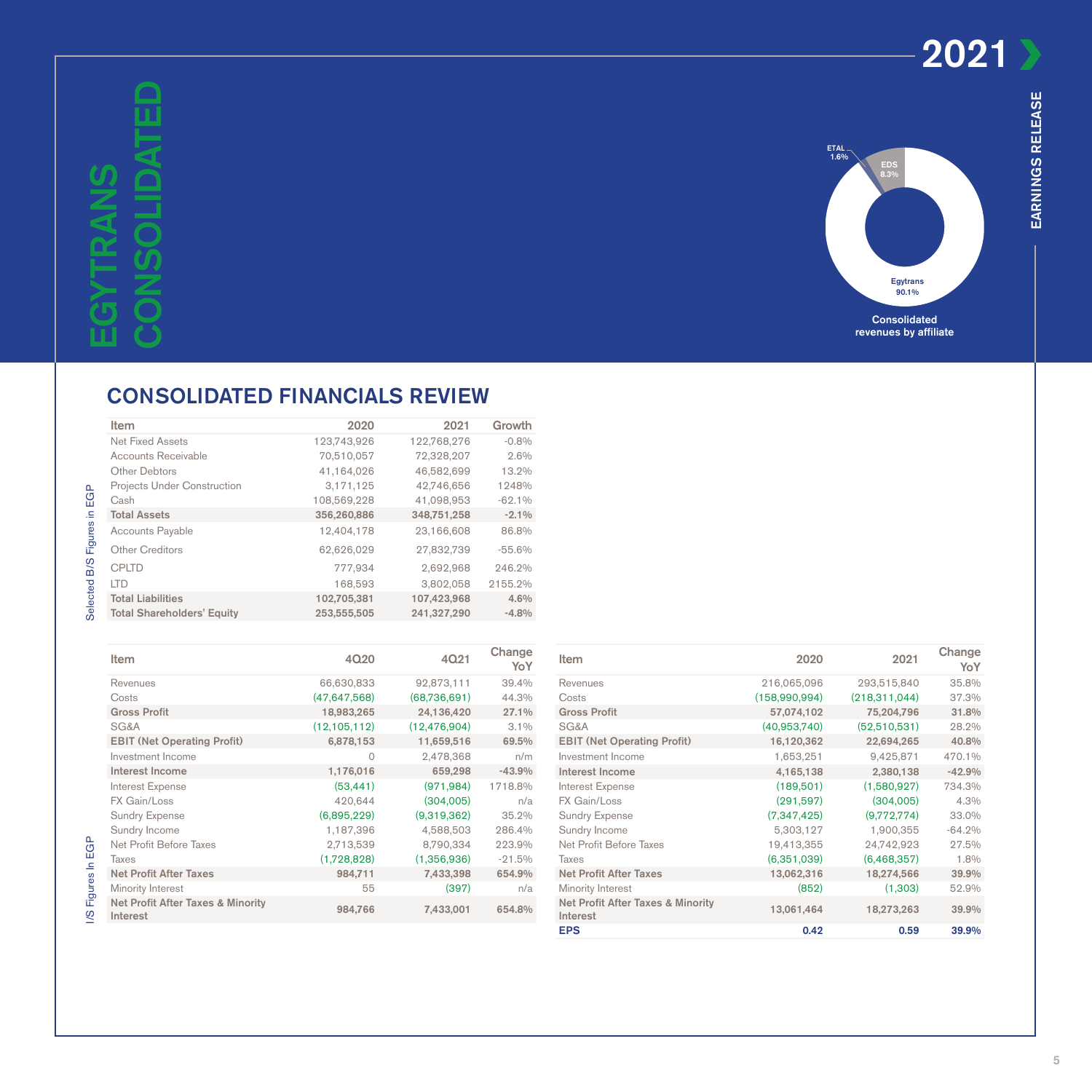# SEPARATE EGYTRANS ш

Egytrans' separate revenues reached EGP 264 million showing a strong jump of 39.3% Y-o-Y. In the meantime, costs increased at a lower rate of 33.9% to EGP 215 million while SG&A added 29.8% registering EGP 46 million. As a result, net operating profit turned to a positive EGP 2.3 million in 2021 from EGP -7 million in 2020. Net profit after taxes went up by 33.7% to EGP 18.5 million in 2021 vis-à-vis EGP 13.8 million a year ago, representing Net Profit Margins of 7% and 7.3% for both respective periods. Earnings per Share (EPS) reached EGP 0.59 for 2021 compared to 0.3 in 2020.

### **SEPARATE FINANCIAL STATEMENTS**

| Item                              | 2020        | 2021        | Growth   |
|-----------------------------------|-------------|-------------|----------|
| Net Fixed Assets                  | 40.013.474  | 42,089,855  | 5.2%     |
| Accounts Receivable               | 64.641.059  | 66.061.983  | 2.2%     |
| Other Debtors                     | 38,978,239  | 44.694.403  | 14.7%    |
| Cash                              | 76.890.427  | 36.294.102  | $-52.8%$ |
| <b>Total Assets</b>               | 304,223,503 | 317,470,873 | 4.4%     |
| <b>Accounts Payable</b>           | 12.048.048  | 22.142.126  | 83.8%    |
| Other Creditors                   | 61,014,240  | 26.171.948  | $-57.1%$ |
| <b>CPLTD</b>                      | 777.394     | 2.036.294   | 161.9%   |
| <b>ITD</b>                        | 168.593     | 3.078.167   | 1725.8%  |
| <b>Total Liabilities</b>          | 94.891.615  | 117.951.824 | 24.3%    |
| <b>Total Shareholders' Equity</b> | 209.331.888 | 199.519.049 | $-4.7%$  |
|                                   |             |             |          |

| Item                               | 4020           | 4021         | Change<br>YoY |
|------------------------------------|----------------|--------------|---------------|
| Revenues                           | 58.201.469     | 85,651,443   | 47.2%         |
| Costs                              | (49,352,717)   | (65.840.731) | 33.4%         |
| <b>Gross Profit</b>                | 8,848,752      | 19,810,712   | 123.9%        |
| SG&A                               | (10, 456, 957) | (11,883,749) | 13.6%         |
| <b>EBIT (Net Operating Profit)</b> | (1,608,205)    | 7,926,963    | n/a           |
| Investment Income                  | $\Omega$       | 0            | $0.0\%$       |
| Interest Income                    | 652,027        | 631,577      | $-3.1%$       |
| Interest Expense                   | (53, 441)      | (1,019,497)  | 1807.7%       |
| FX Gain/Loss                       | 421,495        | (350, 866)   | n/a           |
| <b>Sundry Expense</b>              | (1,564,027)    | (9,214,430)  | 489.1%        |
| Sundry Income                      | 2,128,855      | 6,100,965    | 186.6%        |
| <b>Net Profit Before Taxes</b>     | (23, 296)      | 4,074,712    | n/a           |
| Taxes                              | 347,589        | (634,759)    | n/a           |
| <b>Net Profit After Taxes</b>      | 324.293        | 3.439.953    | 960,8%        |

| Item                               | 2020            | 2021            | Change<br>YoY |
|------------------------------------|-----------------|-----------------|---------------|
| Revenues                           | 189,840,288     | 264.400.057     | 39.3%         |
| Costs                              | (160, 878, 901) | (215, 428, 393) | 33.9%         |
| <b>Gross Profit</b>                | 28,961,387      | 48,971,664      | 69.1%         |
| SG&A                               | (35,957,046)    | (46, 677, 287)  | 29.8%         |
| <b>EBIT (Net Operating Profit)</b> | (6.995.659)     | 2.294.377       | n/a           |
| Investment Income                  | 12,304,131      | 21,273,233      | 72.9%         |
| Interest Income                    | 3,194,807       | 1,460,781       | $-54.3%$      |
| Interest Expense                   | (189, 501)      | (1,535,342)     | 710.2%        |
| FX Gain/Loss                       | (334, 328)      | (350, 866)      | 4.9%          |
| <b>Sundry Expense</b>              | (1,988,769)     | (9.689.446)     | 387.2%        |
| Sundry Income                      | 8,904,171       | 7.644.379       | $-14.1%$      |
| <b>Net Profit Before Taxes</b>     | 14,894,852      | 21,097,116      | 41.6%         |
| Taxes                              | (1,026,142)     | (2,559,144)     | 149.4%        |
| <b>Net Profit After Taxes</b>      | 13,868,710      | 18,537,972      | 33.7%         |
| <b>EPS</b>                         | 0.30            | 0.59            | 98.5%         |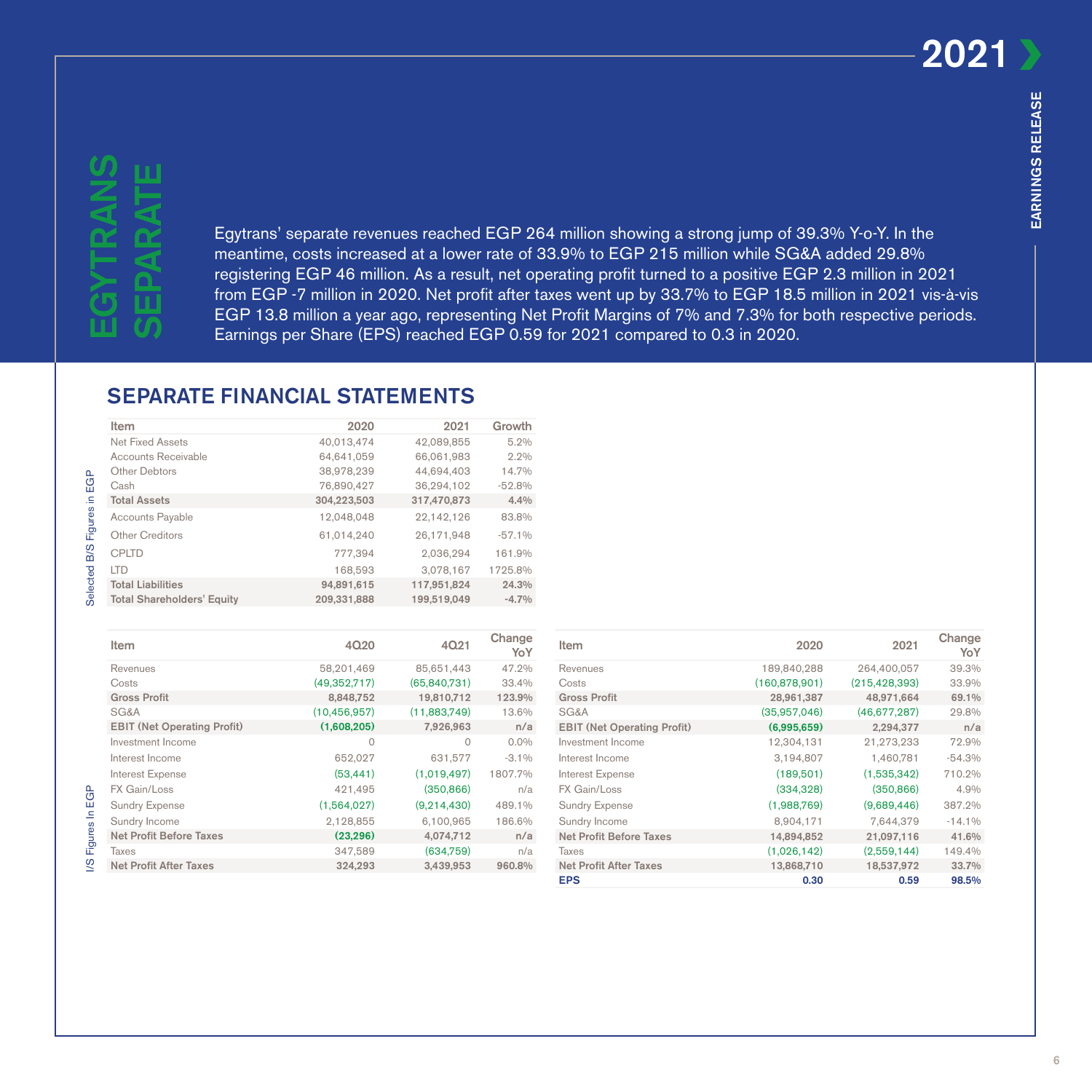# 2021 >

EARNINGS RELEASE

EARNINGS RELEASE

| Item (In EGP)                  | 4Q20         | 3021         | 4Q21         | QoQ     | YoY       | 2020          | 2021            | YoY      |
|--------------------------------|--------------|--------------|--------------|---------|-----------|---------------|-----------------|----------|
| Revenues                       | 58.201.469   | 68.902.733   | 85.651.443   | 24.3%   | 47.2%     | 189.840.288   | 264.400.057     | 39.3%    |
| Costs                          | (49,352,717) | (57,528,045) | (65,840,731) | 14.4%   | 33.4%     | (160.878.901) | (215, 428, 393) | 33.9%    |
| <b>Gross Profit</b>            | 8.848.752    | 11.374.688   | 19,810,712   | 74.2%   | 123.9%    | 28,961,387    | 48.971.664      | 69.1%    |
| SG&A                           | (10.456.957) | (12,011,994) | (11,883,749) | $-1.1%$ | 13.6%     | (35,957,046)  | (46,677,287)    | 29.8%    |
| <b>EBIT</b>                    | (1,608,205)  | (637, 306)   | 7,926,963    | n/a     | n/a       | (6,995,659)   | 2,294,377       | n/a      |
| Investment Income              | $\Omega$     | $\circ$      | $\circ$      | $0.0\%$ | $0.0\%$   | 12,304,131    | 21,273,233      | 72.9%    |
| Interest Income                | 652,027      | 85,246       | 631,577      | 640.9%  | $-3.1\%$  | 3.194.807     | 1,460,781       | $-54.3%$ |
| Interest Expense               | (53, 441)    | (178,037)    | (1.019.497)  | 472.6%  | 1807.7%   | (189,501)     | (1,535,342)     | 710.2%   |
| FX Gain/Loss                   | 421.495      | $\circ$      | (350, 866)   | n/m     | n/a       | (334, 328)    | (350, 866)      | $0.0\%$  |
| <b>Sundry Expense</b>          | (1,564,027)  | (341,660)    | (9,214,430)  | 2597.0% | 489.1%    | (1,988,769)   | (9,689,446)     | 387.2%   |
| Sundry Income                  | 2,128,855    | 2,072,549    | 6.100.965    | 194.4%  | 186.6%    | 8.904.171     | 7.644.379       | $-14.1%$ |
| <b>Net Profit Before Taxes</b> | (23, 296)    | 1,000,792    | 4,074,712    | 307.1%  | n/a       | 14,894,852    | 21,097,116      | 41.6%    |
| <b>Taxes</b>                   | 347,589      | (605, 167)   | (634,759)    | 4.9%    | $-282.6%$ | (1,026,142)   | (2,559,144)     | 149.4%   |
| <b>Net Profit After Taxes</b>  | 324,293      | 395.625      | 3,439,953    | 769.5%  | 960.8%    | 13,868,710    | 18,537,972      | 33.7%    |



EGYTRANS SEPARATE

EGYTRANS SEPARATE



Land Transportation

**Others** Free Zone

Storage Extra Services

**Logistics** 





Land Transportation **Logistics** 





Free Zone

#### REVENUES CONTRIBUTION & GROWTH BY LINE OF BUSINESS

32.2%

2.7%

4.9%

 $3.6\%$ 

22.7%



7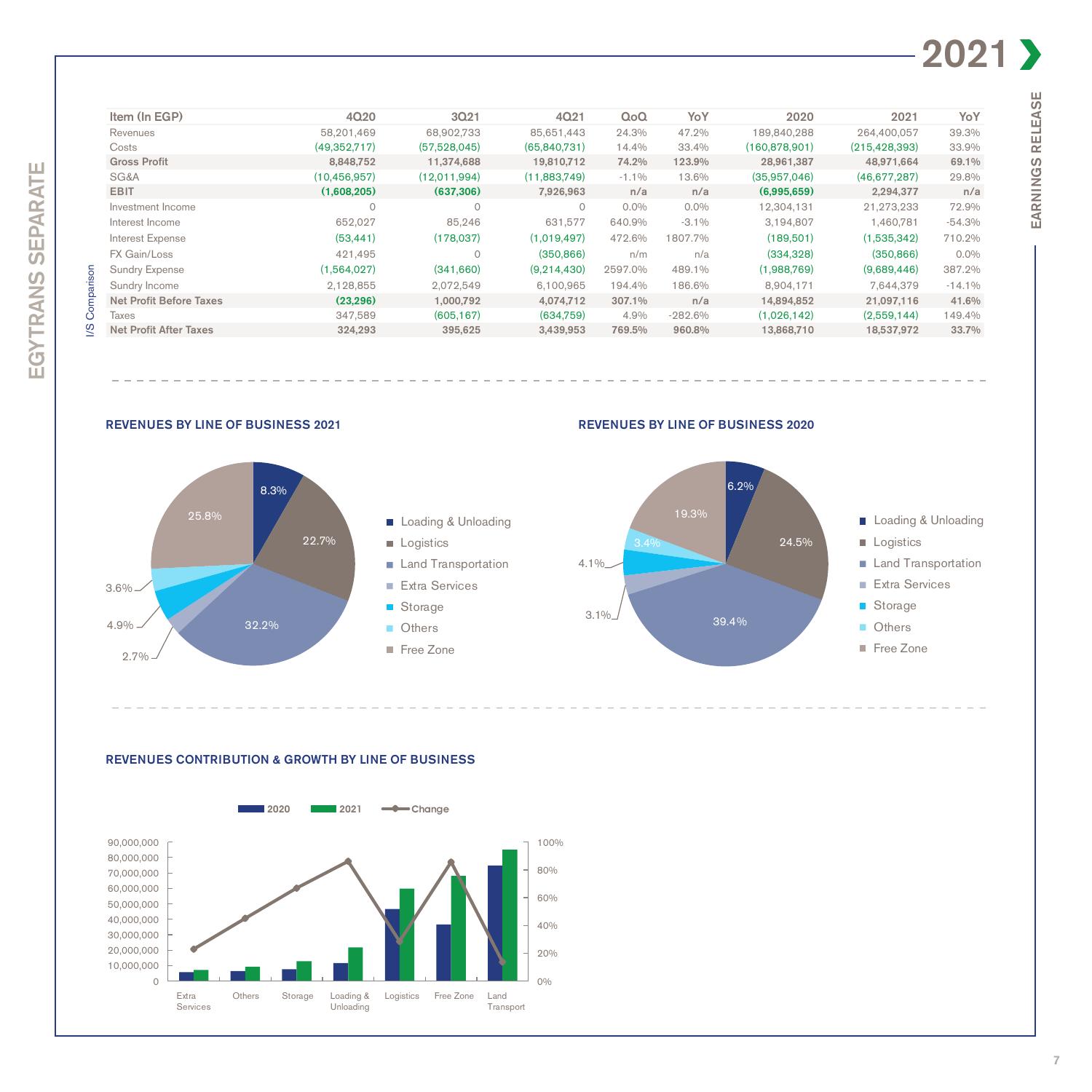

TRANSPORTED THE WORLD'S HIGHEST TRANSPORTED THE<br>WORLD'S HIGHEST<br>FLAGPOLE FLAGPOLE

EGYTRANS transported the world<sup>,</sup> shighest flagpole, which will be flying long flagpole consists of 10 pieces. The 7 largest pieces, which include the Egyptian flag over the New Administrative Capital. The 185-meterthe longest piece, measuring over 29 meters long, and the heaviest piece weighing 130 tons, were transported by Egytrans from GIECO factory in Borg El Arab, Alexandria to the New Capital City Plaza.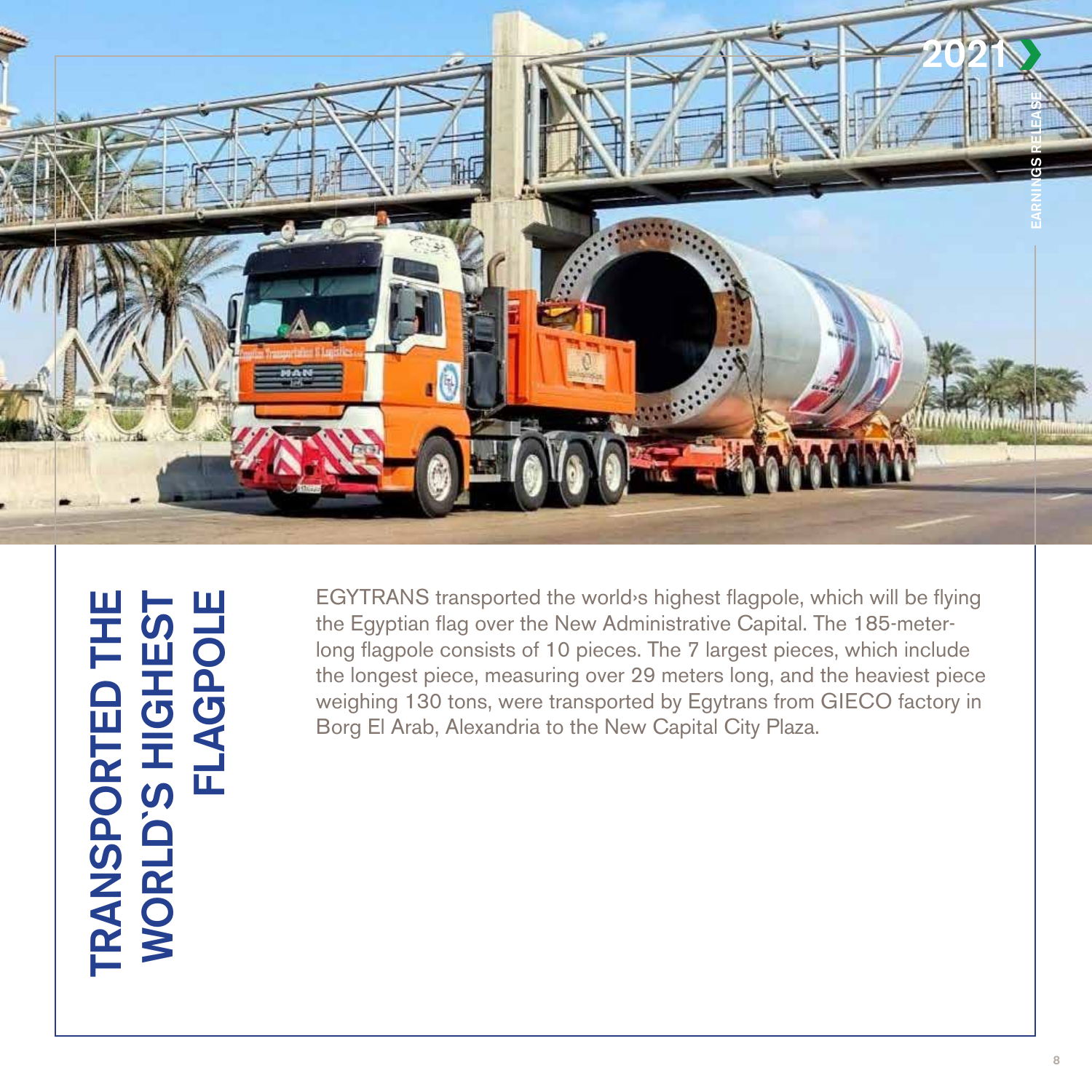Change

# EGYPTIAN & TRANSPORT ETAL - LOGISTICS

ETAL is a market leader in the transport of exceptional cargo and heavy lifts. This market is highly complex due to the cyclical nature of the market and the technicality of the service in terms of dimensions, weights and stringent scheduling involved - requiring a high level of knowledge and expertise, experience and professionalism, flexibility and reliability, and organization and communication.

Our overall projects business decreased by 5.5% Y-o-Y, registering revenues of EGP 21.1 million in 2021 compared to EGP 22.4 million 2020. The COVID-induced slowdown in the market for large infrastructure projects has continued,, with net profit after taxes of EGP -0.3 million, dropping from EGP 1.8 million in 2020.

-97.2% Net Profit Before Taxes 2006,131 and 200,498 (1,863,026) and taxes and 2,982,452 and 83,248 -97.2% -68.4% (517,951) (48,662) 167,649 n/a n/a (1,227,532) (388,081) -68.4% Net Profit After Taxes 548,180 151,836 (**1,695,377) n/a 1,754,920** (**304,833)** n/a

|                             | Item                               | 2020          | 2021          | Change<br>YoY |
|-----------------------------|------------------------------------|---------------|---------------|---------------|
|                             | <b>Net Fixed Assets</b>            | 64,192,184    | 62,350,878    | $-2.9%$       |
|                             | Accounts Receivable                | 999,966       | 2,221,705     | 122.2%        |
|                             | <b>Other Debtors</b>               | 1,940,048     | 1,505,634     | $-22.4%$      |
|                             | Cash                               | 3,444,625     | 1,241,972     | $-63.9%$      |
|                             | <b>Total Assets</b>                | 89,402,722    | 81,914,689    | $-8.4%$       |
|                             | <b>Accounts Payable</b>            | 261,815       | 784,438       | 199.6%        |
|                             | Other Creditors                    | 767,004       | 637,245       | $-16.9%$      |
|                             | <b>Total Liabilities</b>           | 18,177,072    | 19,013,166    | 4.6%          |
| Selected B/S Figures in EGP | <b>Total Shareholders' Equity</b>  | 71,225,650    | 62,901,523    | $-11.7%$      |
|                             |                                    |               |               |               |
|                             | Item                               | 4Q20          | 4021          | Change<br>YoY |
|                             | Revenues                           | 11,664,300    | 2,896,400     | $-75.2%$      |
|                             | Costs                              | (6,760,899)   | (3,614,873)   | $-46.5%$      |
|                             | <b>Gross Profit</b>                | 4,903,401     | (718, 473)    | n/a           |
|                             | SG&A                               | (1,607,250)   | (862, 332)    | $-46.3%$      |
|                             | <b>EBIT (Net Operating Profit)</b> | 3,296,151     | (1,580,805)   | n/a           |
|                             | Net Interest Income                | 59,127        | 1,405         | $-97.6%$      |
|                             | Sundry Income                      | 0             | 2,588         | $0.0\%$       |
|                             | Provisions & Sundry Expense        | (2, 289, 147) | (286, 214)    | $-87.5%$      |
| I/S Figures In EGP          | <b>Net Profit Before Taxes</b>     | 1,066,131     | (1,863,026)   | n/a           |
|                             | <b>Taxes</b>                       | (517, 951)    | 167,649       | n/a           |
|                             | <b>Net Profit After Taxes</b>      | 548,180       | (1,695,377)   | n/a           |
|                             |                                    |               |               |               |
|                             | Item (In EGP)                      | 4Q20          | 3021          |               |
|                             | Revenues                           | 11,664,300    | 5,927,780     |               |
|                             | Costs                              | (6,760,899)   | (3,516,762)   | (             |
|                             | <b>Gross Profit</b>                | 4,903,401     | 2,411,018     |               |
|                             | SG&A                               | (1,607,250)   | (2, 200, 608) |               |
|                             | <b>EBIT</b>                        | 3,296,151     | 210,410       | (             |
|                             | Net Interest Income                | 59,127        | 2,336         |               |
|                             | Sundry Income                      | $\circ$       | $\circ$       |               |
| Comparison                  | Provisions & Sundry Expense        | (2, 289, 147) | (12, 248)     |               |
|                             | <b>Net Profit Before Taxes</b>     | 1,066,131     | 200,498       | 1             |
|                             | Taxes                              | (517, 951)    | (48, 662)     |               |
| Q                           | <b>Net Profit After Taxes</b>      | 548,180       | 151,836       |               |

| Item                               | 4Q20          | 4Q21        | Change<br>YoY |
|------------------------------------|---------------|-------------|---------------|
| Revenues                           | 11,664,300    | 2.896.400   | $-75.2%$      |
| Costs                              | (6,760,899)   | (3,614,873) | $-46.5%$      |
| <b>Gross Profit</b>                | 4.903.401     | (718, 473)  | n/a           |
| SG&A                               | (1,607,250)   | (862,332)   | $-46.3%$      |
| <b>EBIT (Net Operating Profit)</b> | 3,296,151     | (1,580,805) | n/a           |
| Net Interest Income                | 59.127        | 1.405       | $-97.6%$      |
| Sundry Income                      | 0             | 2.588       | $0.0\%$       |
| Provisions & Sundry Expense        | (2, 289, 147) | (286, 214)  | $-87.5%$      |
| <b>Net Profit Before Taxes</b>     | 1,066,131     | (1,863,026) | n/a           |
| Taxes                              | (517, 951)    | 167,649     | n/a           |
| <b>Net Profit After Taxes</b>      | 548.180       | (1.695.377) | n/a           |

| Item                               | 4020          | 4Q21          | Change<br>YoY | <b>Item</b>         |                                    |          | 2020          | 2021           | Criange<br>YoY |
|------------------------------------|---------------|---------------|---------------|---------------------|------------------------------------|----------|---------------|----------------|----------------|
| Revenues                           | 11,664,300    | 2,896,400     | $-75.2%$      | Revenues            |                                    |          | 22,423,964    | 21,182,478     | $-5.5%$        |
| Costs                              | (6,760,899)   | (3,614,873)   | $-46.5%$      | Costs               |                                    |          | (12,816,994)  | (14, 466, 323) | 12.9%          |
| <b>Gross Profit</b>                | 4,903,401     | (718, 473)    | n/a           | <b>Gross Profit</b> |                                    |          | 9,606,970     | 6,716,155      | $-30.1%$       |
| SG&A                               | (1,607,250)   | (862, 332)    | $-46.3%$      | SG&A                |                                    |          | (4,618,195)   | (6,408,202)    | 38.8%          |
| <b>EBIT (Net Operating Profit)</b> | 3,296,151     | (1,580,805)   | n/a           |                     | <b>EBIT (Net Operating Profit)</b> |          | 4,988,775     | 307,953        | $-93.8%$       |
| Net Interest Income                | 59,127        | 1,405         | $-97.6%$      |                     | Net Interest Income                |          | 281,859       | 102,312        | $-63.7%$       |
| Sundry Income                      | $\Omega$      | 2,588         | $0.0\%$       | Sundry Income       |                                    |          | 965           | 2,588          | 168.2%         |
| Provisions & Sundry Expense        | (2, 289, 147) | (286, 214)    | $-87.5%$      |                     | Provisions & Sundry Expense        |          | (2, 289, 147) | (329, 605)     | $-85.6%$       |
| <b>Net Profit Before Taxes</b>     | 1,066,131     | (1,863,026)   | n/a           |                     | <b>Net Profit Before Taxes</b>     |          | 2,982,452     | 83,248         | $-97.2%$       |
| Taxes                              | (517, 951)    | 167,649       | n/a           | Taxes               |                                    |          | (1, 227, 532) | (388,081)      | $-68.4%$       |
| <b>Net Profit After Taxes</b>      | 548,180       | (1,695,377)   | n/a           |                     | <b>Net Profit After Taxes</b>      |          | 1,754,920     | (304, 833)     | n/a            |
|                                    |               |               |               | <b>EPS</b>          |                                    |          | 0.02          | (0.005)        | n/a            |
| Item (In EGP)                      | 4Q20          | 3Q21          |               | 4Q21                | QoQ                                | YoY      | 2020          | 2021           | YoY            |
| Revenues                           | 11,664,300    | 5,927,780     |               | 2,896,400           | $-51.1%$                           | $-75.2%$ | 22,423,964    | 21,182,478     | $-5.5%$        |
| Costs                              | (6,760,899)   | (3,516,762)   |               | (3,614,873)         | 2.8%                               | $-46.5%$ | (12,816,994)  | (14, 466, 323) | 12.9%          |
| <b>Gross Profit</b>                | 4,903,401     | 2,411,018     |               | (718, 473)          | n/a                                | n/a      | 9,606,970     | 6,716,155      | $-30.1%$       |
| SG&A                               | (1,607,250)   | (2, 200, 608) |               | (862, 332)          | $-60.8%$                           | $-46.3%$ | (4,618,195)   | (6,408,202)    | 38.8%          |
| <b>EBIT</b>                        | 3,296,151     | 210,410       |               | (1,580,805)         | n/a                                | n/a      | 4,988,775     | 307,953        | $-93.8%$       |
| Net Interest Income                | 59,127        | 2,336         |               | 1.405               | $-39.9%$                           | $-97.6%$ | 281,859       | 102,312        | $-63.7%$       |
| Sundry Income                      | $\Omega$      | $\Omega$      |               | 2,588               | n/m                                | n/m      | 965           | 2,588          | 168.2%         |
| Provisions & Sundry Expense        | (2, 289, 147) | (12, 248)     |               | (286, 214)          | 2236.8%                            | $-87.5%$ | (2, 289, 147) | (329, 605)     | $-85.6%$       |

9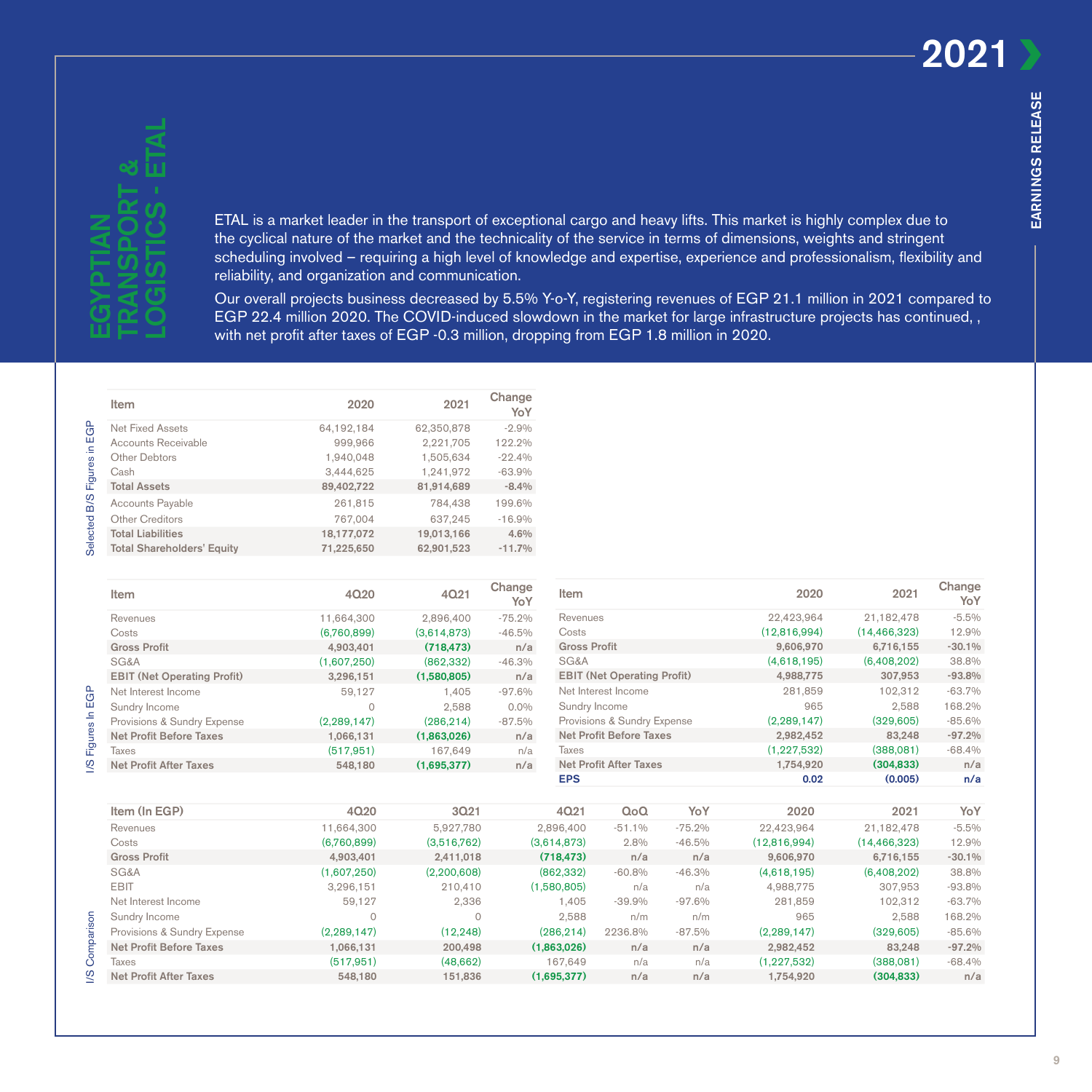

LIGHT RAIL TRANSIT LIGHT RAIL TRANSIT<br>CARRIAGES CARRIAGES

The first 12 cabins of the LRT (Light Rail Transit) electric train that will operate on the new Al-Salam/New Administrative Capital/Tenth of Ramadan City route arrived to Alexandria Port and were transported to the main workshop at Badr. These are the first 12 of 132 carriages and 2 of 8 transformers needed for these 120 km/hour high-tech trains. We believe that the development of this state-of-the-art railway system will have a far-reaching impact on mobility in Egypt, serving 340,000 passengers a day and reducing traffic congestion by up to 30% in the areas it serves. Egytrans is proud to be a part of this important project.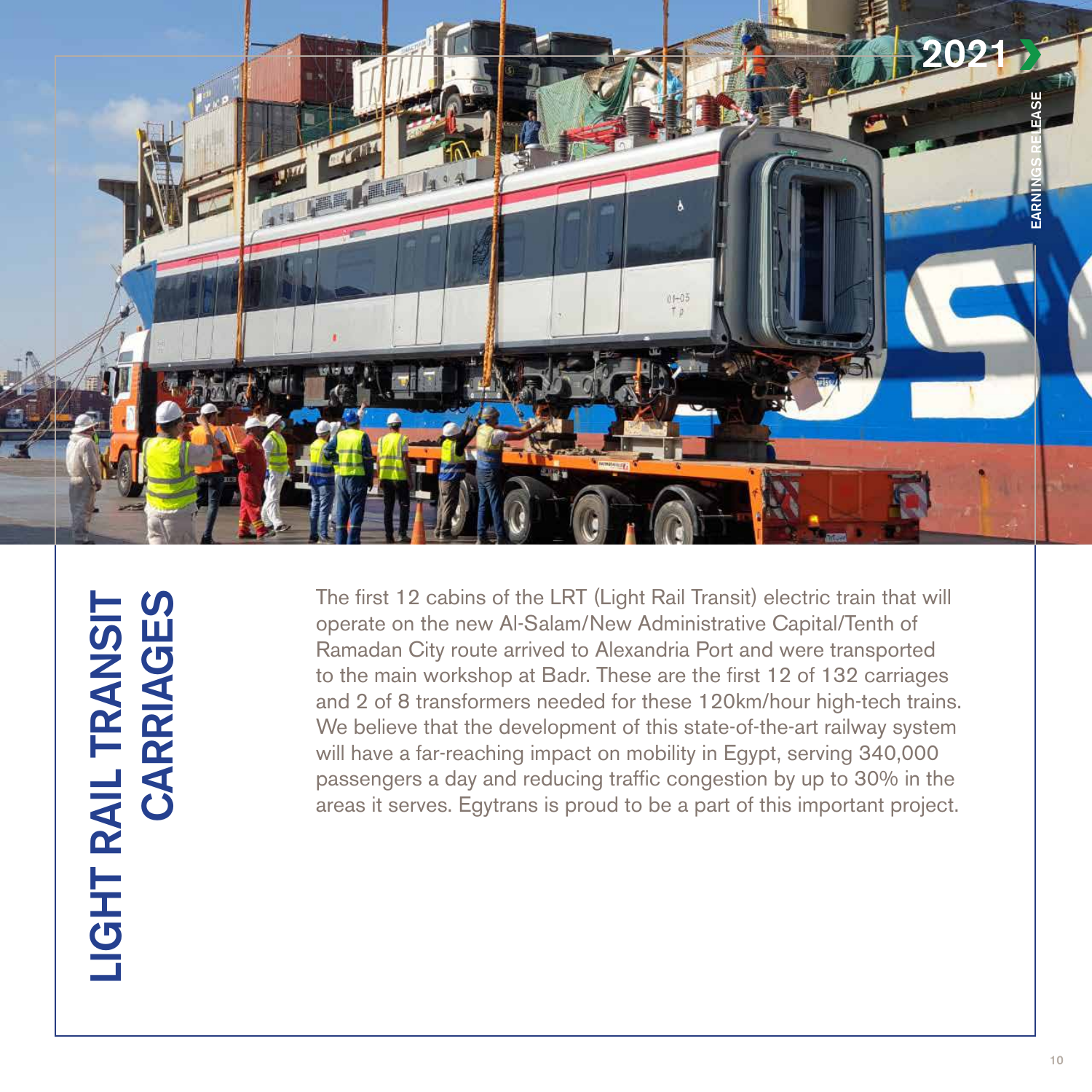Our ISO Tank Depot solutions business leads the market with 70% market share and continues to provide unique service and expertise to our customers.

EDS recorded a healthy 35.9% increase in its 2021 net profits after taxes to USD 0.766 million vis-a-vis USD 0.564 million in 2020. On the top level, revenues recorded an increase 7.5% to USD 1.55 million as opposed to USD 1.44 million in 2020.

|                             | Item                               | 2020       | 2021      | Change<br>YoY |
|-----------------------------|------------------------------------|------------|-----------|---------------|
|                             | <b>Net Fixed Assets</b>            | 1,246,063  | 1,171,089 | $-6.0%$       |
|                             | <b>Accounts Receivable</b>         | 310,525    | 276,228   | $-11.0%$      |
|                             | Cash                               | 1,800,649  | 227,660   | $-87.4%$      |
|                             | <b>Total Assets</b>                | 3,436,709  | 3,343,580 | $-2.7%$       |
| Selected B/S Figures in USD | Other Creditors                    | 55,840     | 54,495    | $-2.4%$       |
|                             | Provisions                         | 224,416    | 75,554    | $-66.3%$      |
|                             | <b>Accrued Income Taxes</b>        | 226,383    | 221,861   | $-2.0%$       |
|                             | <b>Total Liabilities</b>           | 527,442    | 463,844   | $-12.1%$      |
|                             | <b>Total Shareholders' Equity</b>  | 2,909,267  | 2,879,736 | $-1.0%$       |
|                             |                                    |            |           |               |
|                             | Item                               | 4Q20       | 4Q21      | Change<br>YoY |
|                             | Revenues                           | 400,925    | 403,601   | 0.7%          |
|                             | Costs                              | (69,940)   | (81, 303) | 16.2%         |
|                             | <b>Gross Profit</b>                | 330,985    | 322,298   | $-2.6%$       |
|                             | SG&A                               | (50, 720)  | (76, 275) | 50.4%         |
|                             | <b>EBIT (Net Operating Profit)</b> | 280,265    | 246,023   | $-12.2%$      |
|                             | Net Interest Income                | 29,006     | 399       | $-98.6%$      |
|                             | Sundry Expenses/Income             | (225, 622) | 1,350     | n/m           |
|                             | <b>Net Profit Before Taxes</b>     | 83,649     | 247,772   | 196.2%        |
| I/S Figures In USD          | Taxes                              | (69,053)   | (56, 857) | $-17.7%$      |
|                             | <b>Net Profit After Taxes</b>      | 14,596     | 190,915   | 1208.0%       |
|                             |                                    |            |           |               |
|                             | Item (In USD)                      | 4Q20       | 3021      |               |
|                             | Revenues                           | 400,925    | 379,203   |               |
|                             | Costs                              | (69,940)   | (72, 544) |               |
|                             | <b>Gross Profit</b>                | 330,985    | 306,659   |               |
|                             | SG&A                               | (50, 720)  | (77,902)  |               |
|                             | <b>EBIT</b>                        | 280,265    | 228,757   |               |
|                             | Net Interest Income                | 26,804     | (396)     |               |
| Comparison                  | Sundry Expenses/Income             | (225, 622) | (951)     |               |
|                             | <b>Net Profit Before Taxes</b>     | 83,649     | 227,410   |               |
|                             | Taxes                              | (69,053)   | (51, 382) |               |
| ဖ                           | <b>Net Profit After Taxes</b>      | 14,596     | 176,028   |               |

| Item                               | 4020       | 4021      | Change<br>YoY |
|------------------------------------|------------|-----------|---------------|
| Revenues                           | 400,925    | 403,601   | 0.7%          |
| Costs                              | (69,940)   | (81, 303) | 16.2%         |
| <b>Gross Profit</b>                | 330,985    | 322,298   | $-2.6%$       |
| <b>SG&amp;A</b>                    | (50, 720)  | (76, 275) | 50.4%         |
| <b>EBIT (Net Operating Profit)</b> | 280,265    | 246.023   | $-12.2%$      |
| Net Interest Income                | 29,006     | 399       | $-98.6%$      |
| Sundry Expenses/Income             | (225, 622) | 1.350     | n/m           |
| <b>Net Profit Before Taxes</b>     | 83,649     | 247,772   | 196.2%        |
| Taxes                              | (69,053)   | (56, 857) | $-17.7%$      |
| <b>Net Profit After Taxes</b>      | 14.596     | 190,915   | 1208.0%       |

| Item                               | 2020       | 2021       | Change<br>YoY |  |  |
|------------------------------------|------------|------------|---------------|--|--|
| Revenues                           | 1,443,065  | 1,552,008  | 7.5%          |  |  |
| Costs                              | (274.035)  | (306.111)  | 11.7%         |  |  |
| <b>Gross Profit</b>                | 1,169,030  | 1,245,897  | 6.6%          |  |  |
| SG&A                               | (193, 835) | (305, 405) | 57.6%         |  |  |
| <b>EBIT (Net Operating Profit)</b> | 975.195    | 940,492    |               |  |  |
| Net Interest Income                | 43.672     | 52,239     |               |  |  |
| Sundry Expenses/Income             | (225, 622) | (1,657)    | $-99.3%$      |  |  |
| <b>Net Profit Before Taxes</b>     | 793.245    | 991.074    | 24.9%         |  |  |
| Taxes                              | (229, 337) | (224.777)  | $-2.0%$       |  |  |
| <b>Net Profit After Taxes</b>      | 563,908    | 766.297    | 35,9%         |  |  |
| <b>EPS</b>                         | 2.42       | 3.45       | 42.4%         |  |  |
|                                    |            |            |               |  |  |
| 1001<br>$V_{\alpha}V$<br>$\sim$    | 0000       | 0011       | $V_{\alpha}V$ |  |  |

| ਠ<br>Com<br>ၯ<br>∼ | Item (In USD)           | 4Q20       | 3021      | 4021      | QοQ     | YoY      | 2020       | 2021       | YoY      |
|--------------------|-------------------------|------------|-----------|-----------|---------|----------|------------|------------|----------|
|                    | Revenues                | 400,925    | 379.203   | 403.601   | 6.4%    | 0.7%     | 1,443,065  | ,552,008   | 7.5%     |
|                    | Costs                   | (69,940)   | (72,544)  | (81, 303) | 12.1%   | 16.2%    | (274, 035) | (306, 111) | 11.7%    |
|                    | <b>Gross Profit</b>     | 330,985    | 306,659   | 322,298   | 5.1%    | $-2.6%$  | 1.169.030  | 1,245,897  | 6.6%     |
|                    | SG&A                    | (50, 720)  | (77,902)  | (76,275)  | $-2.1%$ | 50.4%    | (193,835)  | (305, 405) | 57.6%    |
|                    | <b>EBIT</b>             | 280,265    | 228,757   | 246,023   | 7.5%    | $-12.2%$ | 975.195    | 940,492    | $-3.6%$  |
|                    | Net Interest Income     | 26.804     | (396)     | 399       | n/a     | $-98.5%$ | 43.672     | 52.239     | 19.6%    |
|                    | Sundry Expenses/Income  | (225, 622) | (951)     | 1,350     | n/a     | n/a      | (225, 622) | (1.657)    | $-99.3%$ |
|                    | Net Profit Before Taxes | 83,649     | 227.410   | 247.772   | $9.0\%$ | 196.2%   | 793.245    | 991.074    | 24.9%    |
|                    | Taxes                   | (69,053)   | (51, 382) | (56, 857) | 10.7%   | $-17.7%$ | (229, 337) | (224, 777) | $-2.0\%$ |
|                    | Net Profit After Taxes  | 14.596     | 176,028   | 190.915   | 8.5%    | 1208.0%  | 563,908    | 766.297    | 35,9%    |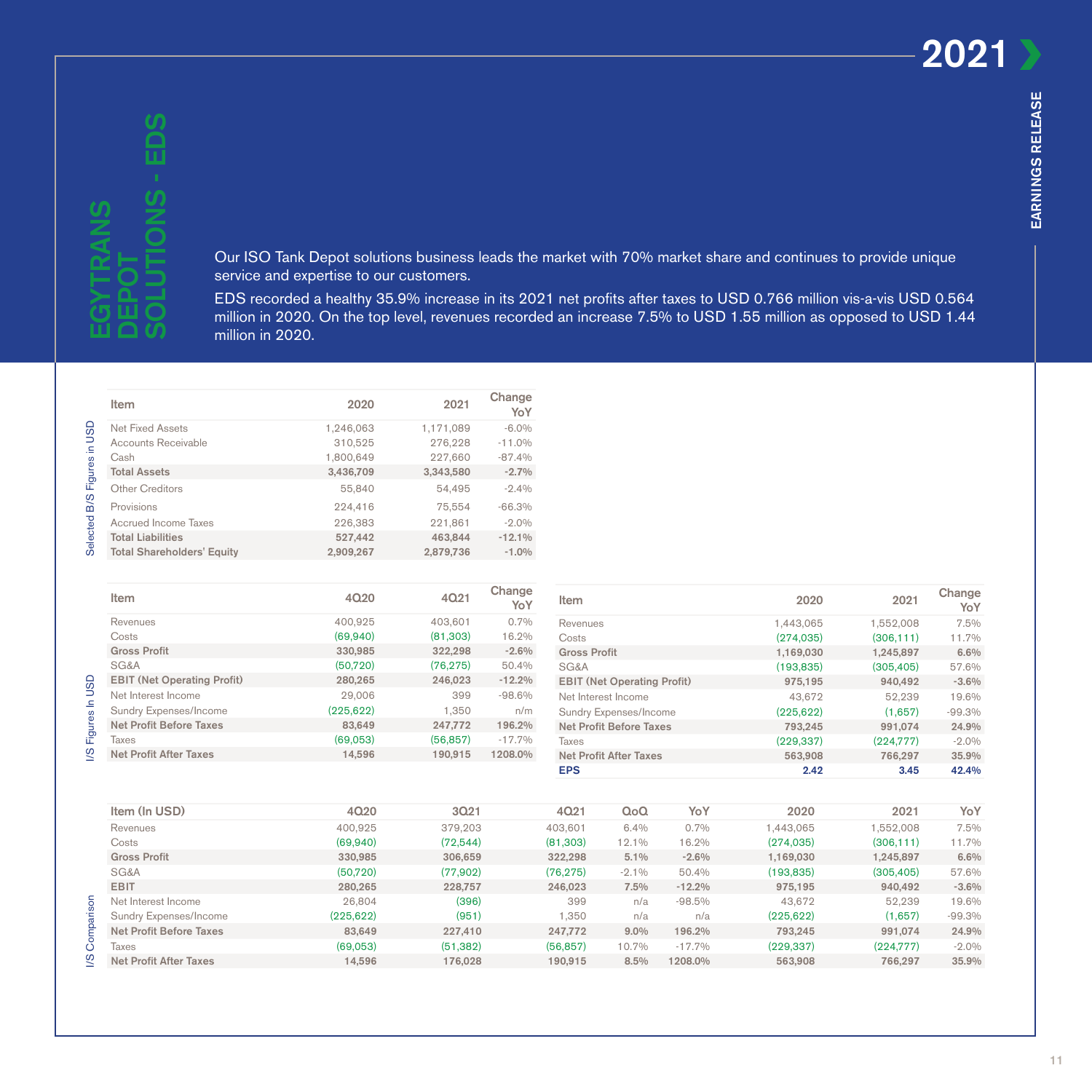#### **EGYTRANS SHARE PERFORMANCE 2021**



#### EGYTRANS SHARE TRADING DATA 2021



#### EGYTRANS SHARE DATA 2021

| Month    | Volume     | Turnover    | Last  | Average | Month<br>High | Low   | Month % Change<br>MoM | YTD %  | <b>Buv Volume</b> | Sell Volume | <b>Net</b>    | Mkt. Cap    | % Change  |
|----------|------------|-------------|-------|---------|---------------|-------|-----------------------|--------|-------------------|-------------|---------------|-------------|-----------|
| $Jan-21$ | 611.537    | 6,743,318   | 10.80 | 10.80   | 11.74         | 9.90  | 5.06%                 | 3.85%  | 263.313           | 348,224     | <b>Seller</b> | 337.095.000 | 3.85%     |
| $Feb-21$ | 843.584    | 9.797.498   | 12.12 | 12.64   | 13.00         | 10.43 | 17.04%                | 16.54% | 439.354           | 404.230     | <b>Buyer</b>  | 378.295.500 | 12.22%    |
| $Mar-21$ | 1,004,789  | 11,963,323  | 11.70 | 11.62   | 13.00         | 9.71  | $-8.07%$              | 12.50% | 474,273           | 530,516     | <b>Seller</b> | 365,186,250 | $-3.47%$  |
| Apr-21   | 233.269    | 2.668.235   | 11.00 | 11.00   | 12.35         | 10.35 | $-5.34%$              | 5.77%  | 94.273            | 138.996     | <b>Seller</b> | 343.337.500 | $-5.98%$  |
| $May-21$ | 854,879    | 10.053.741  | 12.75 | 12.39   | 13.00         | 10.60 | 12.64%                | 22.60% | 347,954           | 506,925     | <b>Seller</b> | 397.959.375 | 15.91%    |
| $Jun-21$ | 5.242.798  | 79.643.514  | 14.39 | 14.27   | 19.45         | 11.70 | 15.17%                | 38.37% | 2.759.150         | 2.483.648   | <b>Buyer</b>  | 449.147.875 | 12.86%    |
| $Jul-21$ | 8.255.938  | 22.835.493  | 14.60 | 14.81   | 16.00         | 13.61 | 3.78%                 | 40.38% | 3.585.445         | 4,670,493   | <b>Seller</b> | 455,702,500 | 1.46%     |
| Aug-21   | 7.435.282  | 15.860.799  | 15.12 | 15.20   | 17.38         | 13.60 | 2.63%                 | 45.38% | 3.704.335         | 3.730.947   | <b>Seller</b> | 471.933.000 | 3.56%     |
| $Sep-21$ | 1.294.843  | 18.613.930  | 13.66 | 13.66   | 15.90         | 12.25 | $-10.13%$             | 31.35% | 565.201           | 729.642     | <b>Seller</b> | 426.362.750 | $-9.66%$  |
| $Oct-21$ | 2.202.933  | 28.554.113  | 13.00 | 12.99   | 14.00         | 11.01 | $-4.90%$              | 25.00% | 504.580           | 1.698.353   | <b>Seller</b> | 405.762.500 | $-4.83%$  |
| $Nov-21$ | 2.834.209  | 31.782.421  | 10.98 | 10.84   | 13.55         | 9.80  | $-16.55%$             | 5.58%  | .282.022          | 1,552,187   | <b>Seller</b> | 342.713.250 | $-15.54%$ |
| $Dec-21$ | 1.662.436  | 18.372.705  | 10.87 | 10.87   | 11.60         | 10.51 | 0.28%                 | 4.52%  | 726.635           | 935.801     | Seller        | 339.279.875 | $-1.00%$  |
| Total    | 32,476,497 | 456,889,090 |       |         |               |       |                       |        | 14,746,535        | 17,729,962  | <b>Seller</b> |             |           |

#### EGYTRANS SHAREHOLDERS' STRUCTURE 2021

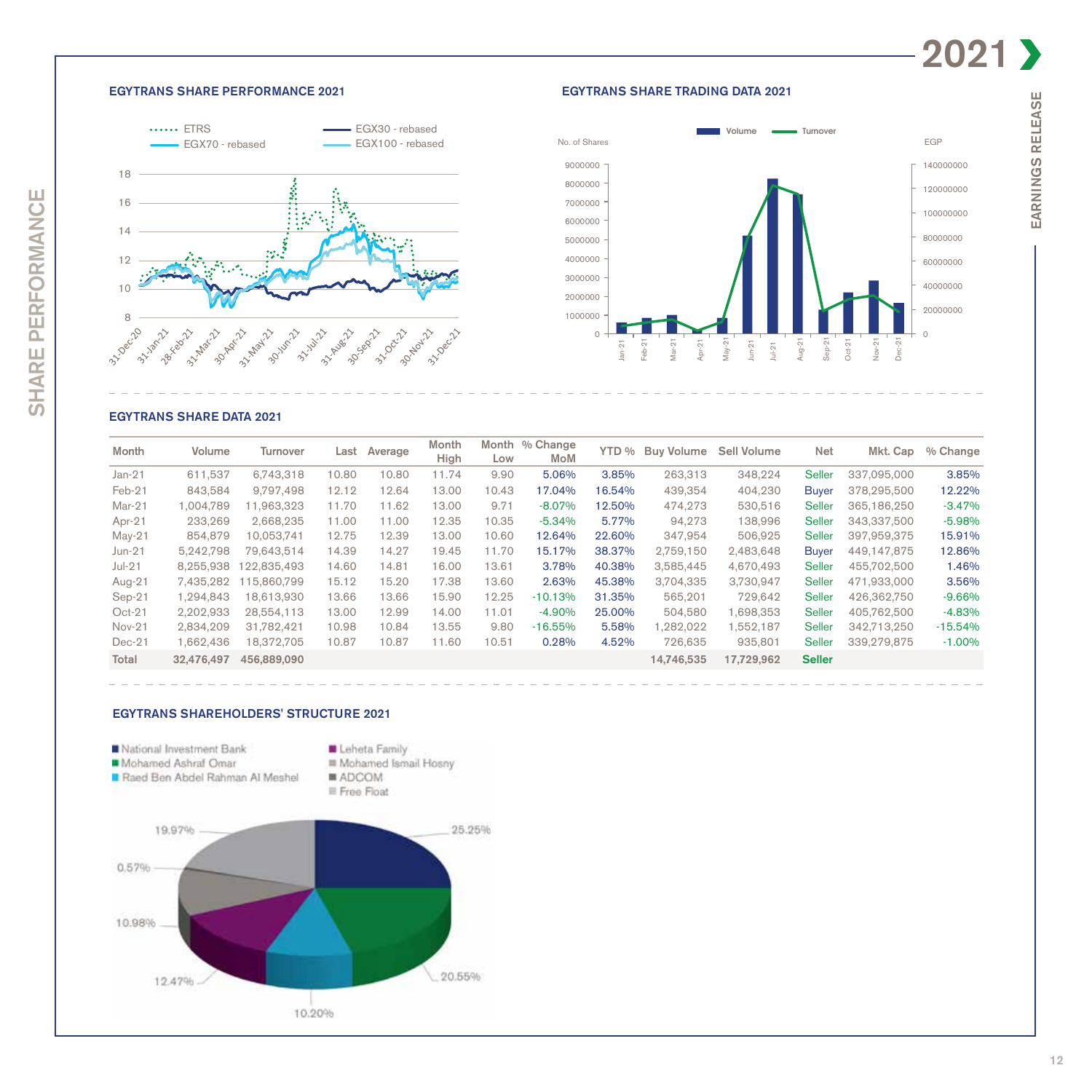

**MIDOR EXPANSION** MIDOR EXPANSION<br>PROJECT PROJECT

EGYTRANS, in cooperation with PETROJET, has successfully transported a knockout drum for the Middle East Oil Refinery (MIDOR) expansion project. Weighing 120 tons with dimensions of 22 meters (length),  $7.20$  meters (width) and  $9$  meters (height), this parcel is the largest ever manufactured in Petrojet workshops. It was moved from the place of manufacture in Petrojet's central workshop in Katameya, up to the project site in Alexandria. Egytrans experts carried out extensive engineering studies and executed civil works along the route used to ensure safe delivery.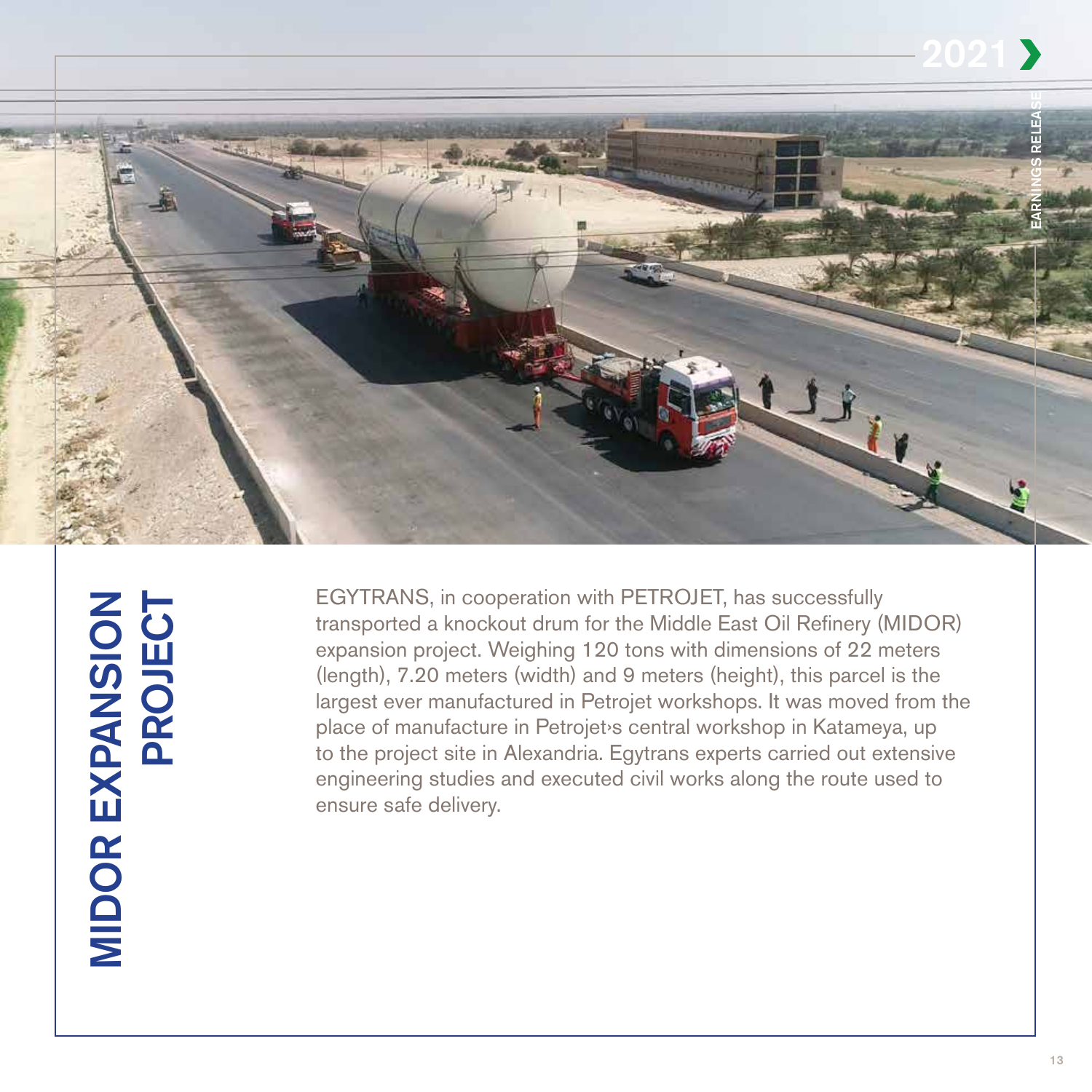14

2021

Our outlook for 2022 remains conservative for a number of reasons. Uncertainty remains in some of our core businesses with costs reaching historical highs. This coupled with the negative impact of a number of key developments including the predicted cost of fuel, the impact of global inflation on our operations, the continued repercussions of the pandemic supply chain disruptions and the resulting impact on price and delays, and last but not least, the impact of the Russia-Ukraine war on supply chains and its direct impact in terms of inflation. Combined together, these recent developments are expected to further negatively impact global and local supply chains during a time when there is little room remaining for more complexity in an already difficult environment.

On the upside, the strategic plan set in place following the pandemic has helped Egytrans continue to operate within a difficult environment and show results. Nevertheless, we continue to remain cautious in our estimates as part of our risk management strategy. Our plans for 2022 align with the current realities with a view to ensuring business continuity while planning ahead for the future. It is expected according to reports that supply chain issues will stabilize by Q4 of 2022, with continued price hikes and delays along the chain.

The forthcoming period will therefore continue along our strategy of restructuring as we seek to adjust our operational capability to align with new market realities and capture potential opportunities in the market. As such our priorities will be to continue streamlining our operations and injecting new investments with a focus on generating growth and synergies based on a group structure with multiple brands, contributing to generating new potential and sustainable income and profits. Going forward Egytrans will deliver best in class transport and logistics services with a strategy that rests on three pillars of Grow, Deliver and Simplify for long-term profitable growth.

It is important to remember the outlook for the prospects of the logistics and transport sector remains positive with immense potential. Looking forward, logistics and transport is expected to take on a much larger role than before speared on by economic growth and changes in business operations. Egypt, specifically, is evolving as one of the major trading countries, thereby creating a wide range of opportunities for logistics service providers. Moreover, in a geopolitical context, the government aims to make the country a production and distribution hub to serve Europe and the Middle East & Africa with particular focus on expansion into Africa as part of the regional African Trade Agreement.